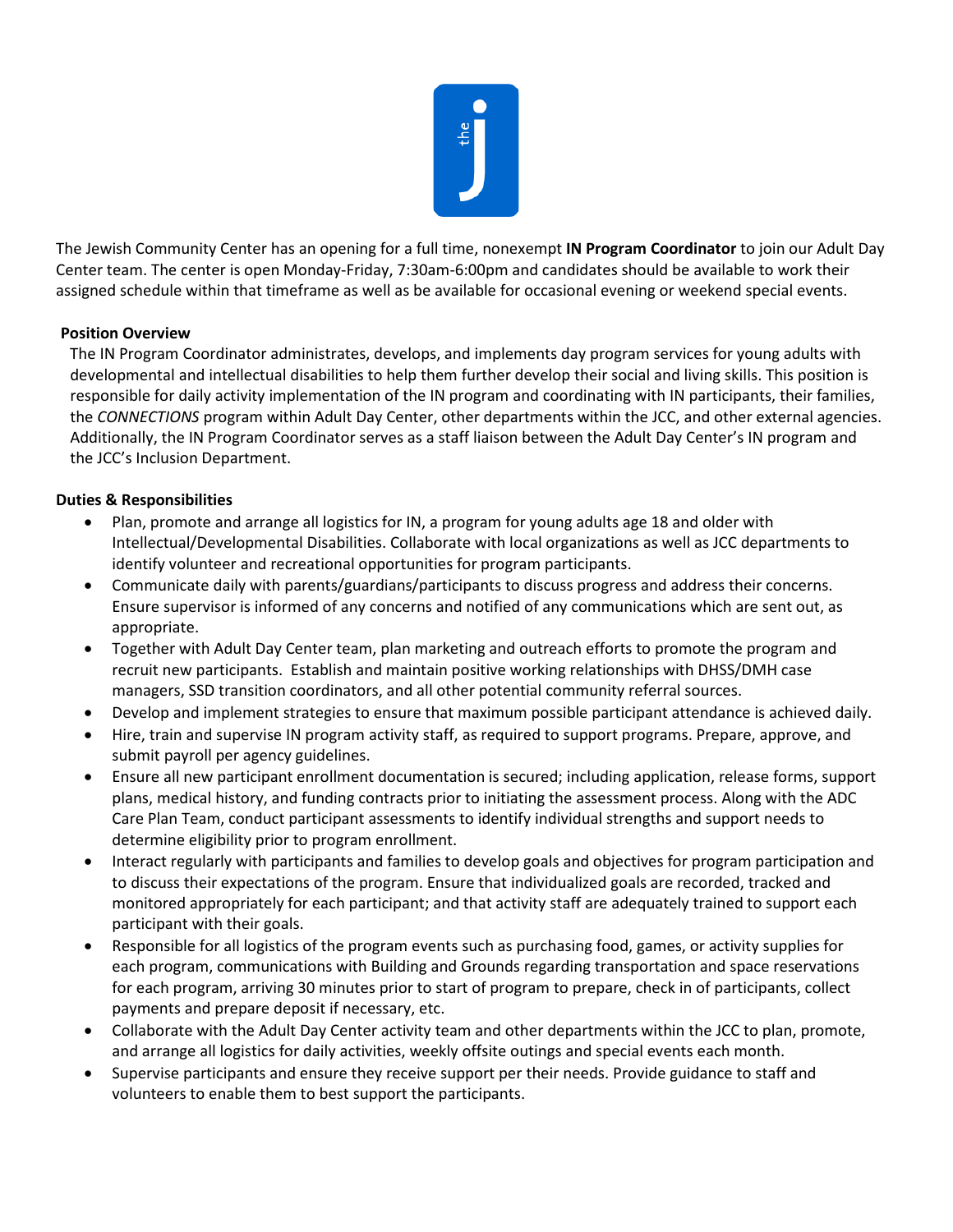- Provide direct support to participants of the Adult Day Center, develop and lead program activities, and assist with participant supervision during all off-site activities.
- Prepare, review and maintain daily documentation to ensure compliance per all funding source guidelines. This includes participant progress notes as well as staff documentation and training, and billing. Assist with audit preparation and monthly monitoring visits from state funders.
- Together with Volunteer Coordinator, identify volunteer opportunities; coordinate, train and supervise volunteers to support activities as appropriate. Be sure to clearly communicate expectations to volunteers prior to start of programs.
- Attend meetings as required including, monthly Program Staff meetings, weekly Activity Staff meetings, regular meetings with supervisor, and other program specific meetings.
- Complete all trainings as required by funding source and licensure regulations; including, CPR/FA, PLB Inclusion Training, 5 Module Alzheimer's Training, Positive Behavior Supports, Abuse/Neglect, HIPPA, Medication Aide – Level I, Back Safety, ServeSafe Food Handling, etc.
- Collaborate within the JCC to facilitate the most inclusive environment for new and existing programs.
- Adhere to all JCC and departmental policies.
- Provide quality customer service through prompt and consistent communication.
- All other duties as assigned by supervisor.

## **Required Qualifications**

- BS/BA in an education or human services related field.
- 1-2 years prior experience working with persons with ID/DD.
- Proficiency in documenting and creating individual support plans.
- Proficiency in Microsoft Office Suite (Word, Excel, Outlook, PowerPoint, Access).
- Strong written and verbal communications skills
- Capable of working closely with adults, teens, and children with disabilities
- Must have the visual acuity to monitor participants and focus near and far.
- Must be self-motivated and highly organized.
- Must be available to work nights and occasionally weekends as necessary for special events.
- Must have a teamwork mentality and excellent interpersonal skills.
- Must be able to assist with the restroom needs of participants (if necessary).
- Physical ability to lift 40 pounds, transfer participants (on occasion up to 250 pounds) and assist participants with mobility (if necessary).

## **Preferred Qualifications**

- Graduate degree in a Human Services related field preferred (MSW, MEd, etc.).
- Some experience in grant writing or fundraising is desired.
- Experience with public speaking, and leading small and large group presentations.
- Prior experience with lesson planning, program development and/or skill instruction.

Per our licensure, Adult Day Center employees are required to become registered with the MO Family Care Safety Registry. Active registration must be maintained for continued employment at our center. American Red Cross CPR/First Aid certification, TB testing, and Hepatitis A vaccine are required in this role per licensure. The J provides training/re-certification, testing, and vaccine if employee does not already have.

Position is subject to a pre-employment background check and physical.

For additional information about the J, please see our website[, www.jccstl.org](http://www.jccstl.org/)